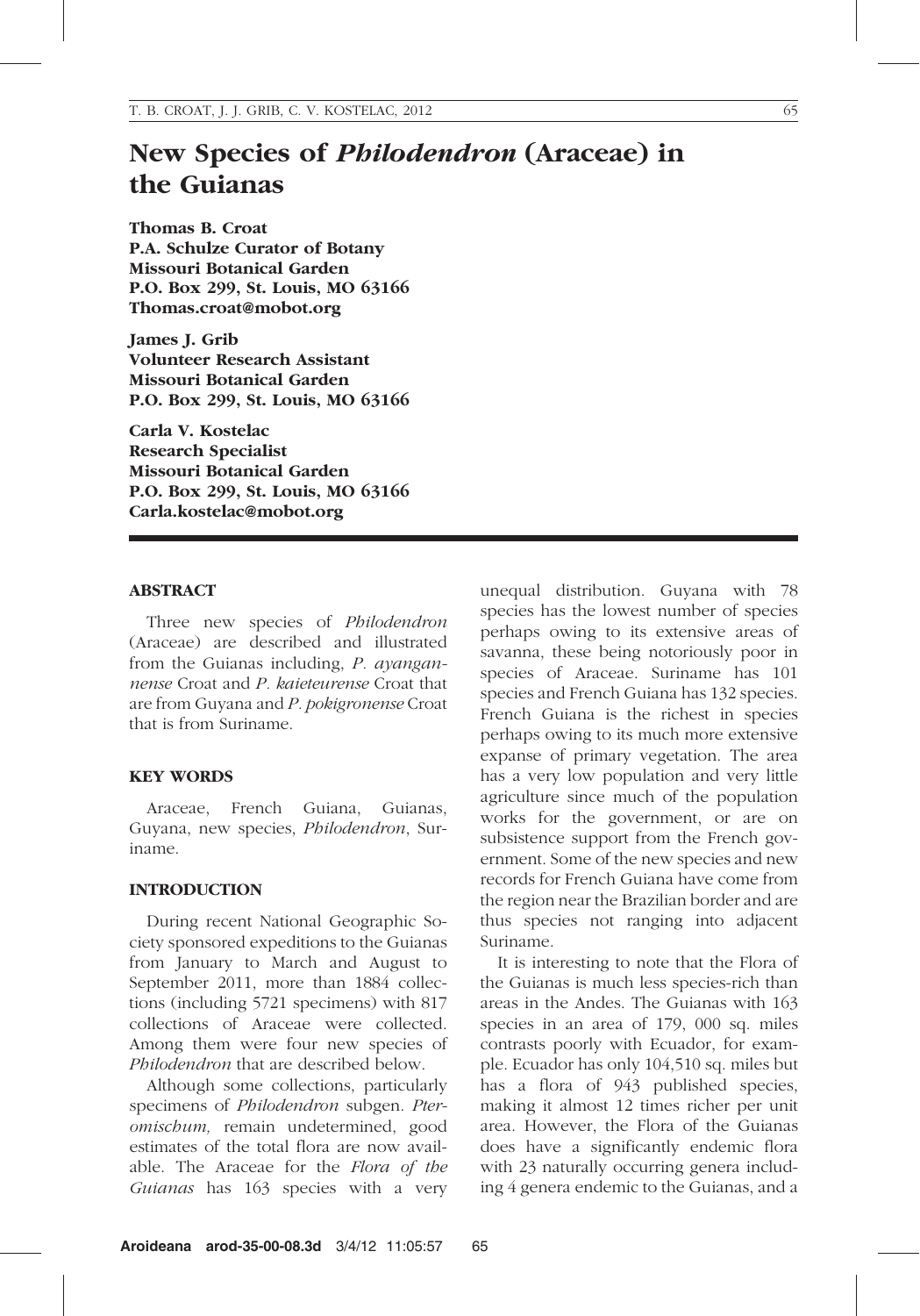total of 50% of the species in the Guianas are endemic to the Guianas. A total of 71 species (44% of the total) are endemic to eastern South America.

Philodendron ayangannense Croat, sp. nov. Type: GUYANA. Potaro-Siparuni Region; Mt. Ayanganna, east face, area near camp at base of second of four encampments,  $05^{\circ}22'22''N$ ,  $59^{\circ}57'34''W$ , 1,120 m, dense forest on sandstone and peat, with Clusia, Euterpe and Socratea, 28 June 2001, H. D. Clarke, R. Williams, C. Perry, E. Tripp  $\mathcal E I$ . Kelly 9605 (holotype, MO-5706847; isotypes, BRG, US). Fig. 2 A.

The species is most similar to *Philoden*dron hebetatum Croat from Central America and the western slopes of the Cordillera Occidental in Colombia and Ecuador but that species differs in having thicker glossy petioles with yellow-brown epidermis frequently loosened on drying, lower blade surfaces with distinctly visible minor veins and prominently visible laticifers, pale yellow-brown dried primary lateral veins (not darker as in P. ayangannense).

Epiphyte; internodes short; cataphylls 1-ribbed  $7-12$  cm long; **petioles**  $59.8-$ 66.5 cm long, 6 mm diam., terete with narrow ridges, extremely warty at tip, minutely transversely ridged, drying dark brown. LEAVES with **blades** narrowly triangular-ovate-sagittate, 52.2–62 cm long, 30.2–40 cm wide, 1.55–1.73 times longer than broad, broadest below petiole attachment, 0.9–1.1 times longer than petioles, abruptly acuminate at apex, markedly bicolorous, drying subcoriaceous, areolate-ridged, yellowish brown and semiglossy above, whitish brown, smooth and matte below, epunctate; **anterior lobe** 38.7–45.7 cm long, with straight to slightly concave margins in lower half of anterior lobe, the distil margin rounded; **posterior** lobes 21.8–23 cm long, 11.2–17 cm wide, directed downward and inward; **midrib** drying flattened and darker above, narrowly rounded, finely ribbed and darker below; **primary lateral veins** 5–6 pairs, arising at  $75^\circ$  angle, drying flattened,

concolorous above, round-raised and darker below; **minor veins** arising mostly from midrib but also from the primary lateral veins closer to margins, drying obscure above and moderately visible and distinct below; **laticifers** presumably lacking; **basal** veins 8–9, 4 pairs acroscopic, 4–5 pairs basioscopic,  $1<sup>st</sup>$  pair free to base,  $2<sup>nd</sup>$  pair fused to 2.4 cm, remainder fused to 6.2 cm; **posterior rib** gradually curved, naked 3 cm; sinus broadly spathulate, 13.7–17.5 cm deep, 7.5–8.1 cm wide. INFLORESCENCES with **peduncle**  $7.1-11$  cm long; **spathe** green, maroon at base, 9.5–12.5 cm long, 1.9–2.3 cm wide, oblanceolate, drying coriaceous, reddish brown; spadix 9.5-10.6 cm long, drying reddish brown; pistillate portion 3–3.5 cm long in front, 2.5–2.7 cm long in back, 7 mm diam. at middle; staminate portion (5.2–)6.5–7 cm long, 10–13 mm diam. at middle, gradually tapered to apex, slightly narrower toward base; sterile staminate portion 2.1 cm long, 1.3 cm long, 1.1 cm diam. midway, slightly narrower toward the apex and the base, drying slightly brownish; pistillate portion 3.3 cm long, ca. 1 cm diam.; pistils 2–2.1 mm long, 0.8 mm diam., narrowed into a style ca. 0.5 mm long, (4–) 5–6-locular; stigma subglobular, ca. 1.2 mm diam. with prominent spreading papillae; ovary ca. 1.3 mm long; ovules 1 or 2 borne in each transparent envelopes, these 1.2 mm long, the funicles about as long as the ovule, the lower half of funicle densely glandular; ovules basal, 1–2 per locule, 0.8–1.0 mm long, funicle about as long as ovule.

Philodendron ayangannense is endemic to Guyana, known only from the type locality in the Potaro-Siparun Region on Mount Ayanganna at 1,120 m in a Montane wet forest life zone (Holdridge et al., 1971).

The species is a member of subgen. Philodendron sect. Macrobelium, subsect. Glossophyllum, series Ovata characterized by its epiphytic habit, narrowly triangularovate-sagittate, markedly bicolorous blade with the lower surface almost whitish with one free basal pair of veins and a welldeveloped posterior rib and a broadly spathulate sinus as well as by the spathe which is green in the apical half and red on the tube portion.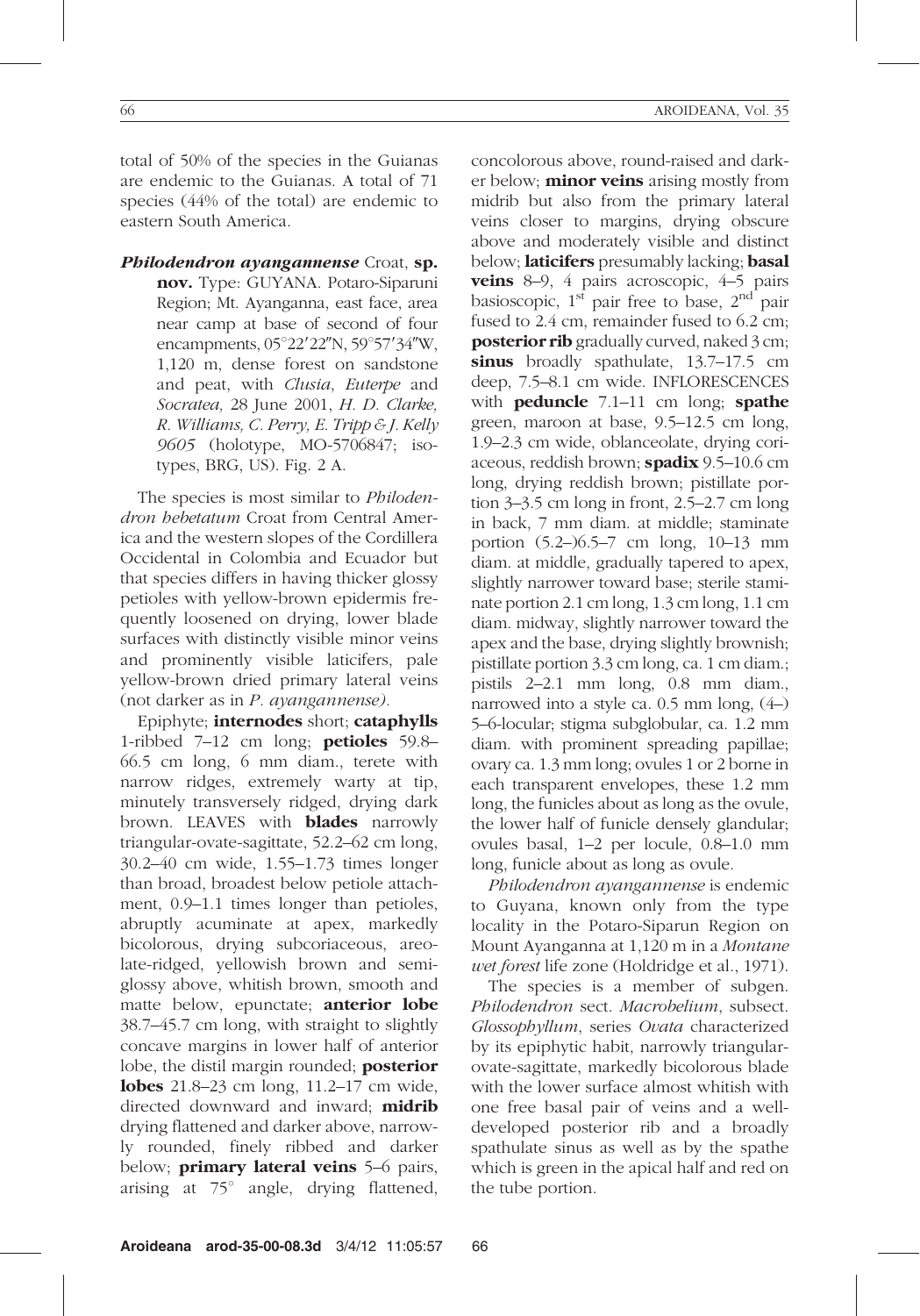

Fig. 1. A–B. Philodendron kaieteurense Croat. (Croat 101890). A. Habit top view. B. Habit in side view. C–D. *Philodendron pokigronense* Croat. (*Croat 102167*). C. Habit of plant in tree. D. Close-up of inflorescence.

The species is named for the type locality on Mt. Ayanganna in Eastern Guyana.

Philodendron kaieteurense Croat, sp. nov. Type: GUYANA. Region 8: Potaro-Siparuni basin, Upper Potaro River, vicinity of Kaieteur waterfalls, along trail through forest from waterfalls to Tukeit (below falls), 05°10'52"N, 59°10'52"W to 59°28'29"W, 451–452 m, high forest with ample shade over sandstone and loose sandy soil with large sandstone boulders present, 22 Jan 2011, T. B. Croat 101890 (holotype, MO-6300397; isotypes, AAU, B, BBS, BRG, CAY, CAS, F, G, INPA, K, L, M, NY, P, RB, US, VEN). Figs. 1 A–B, 2 B–D, 3 A.

The species is most similar to *Philoden*dron melinonii Brongn. ex Regel which differs in having much larger, more conspicuous cataphylls which persist in a large mass, petioles which are more sharply and broadly sulcate with the margins bluntly and prominently raised, blades which are proportionately narrower (1.3–)1.5–1.8 times longer than broad) and are conspicuously shortpale-lineate above and usually with prominent cross-veins on the lower surface.

Epiphytic or on large sandstone boulders; internodes short, to 3.0 cm diam.; cataphylls 8–10 cm long, bluntly 2-ribbed, pale green, persisting as red-brown fibers with fragments of epidermis; **petioles** 7.5– 17.5 cm long, somewhat spongy, obtusely D-shaped, broadly sulcate to narrowly or obtusely sulcate adaxially, medium green, matte to weakly glossy, finely striate with purple spots around the circumference on the sides and abaxial surface, drying dark brown, matte; geniculum not apparent. LEAVES with **blades** oblong-elliptic, oblong-lanceolate to rarely subcordate, 36.2– 45.5 cm long, 11.5–16 cm wide, 2.8–3.4 times longer than broad, 2.5–4.8 times longer than petioles, slightly inequilateral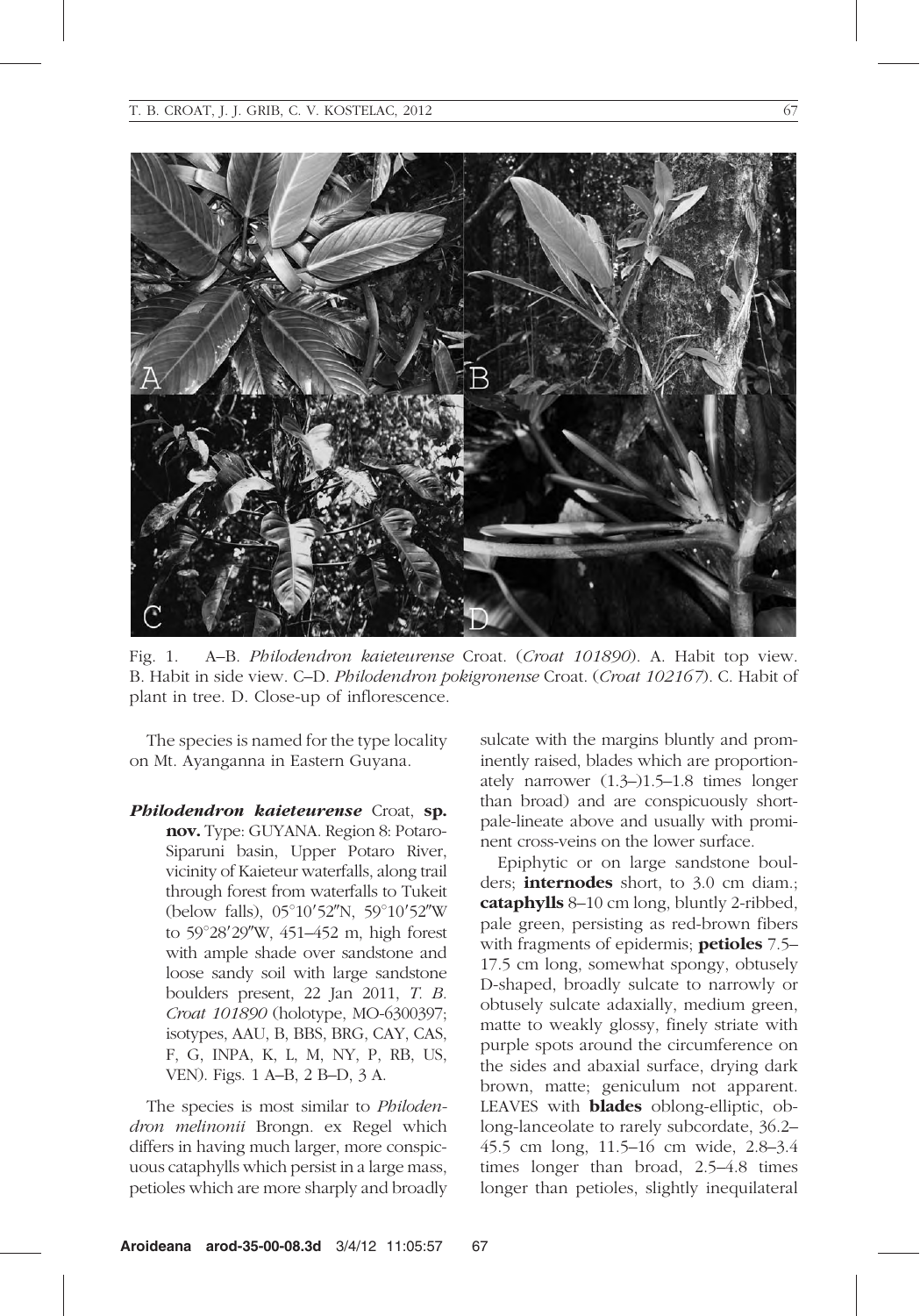

Fig. 2. A. Philodendron ayangannense Croat. (H.D. Clarke 9605). A. Herbarium type specimen. B–D. Philodendron kaiteurense Croat (Croat 101890). B. Showing leaf blade adaxial surface. C. Base of leaf, adaxial surface. D. Stem, petiole bases and inflorescences.

(one side to ca. 1 cm wider), acute to rounded or weakly subcordate at base, subcoriaceous, dark green and semiglossy above, moderately paler and glossy below, medium green or rarely heavily tinged violet-purple (if so the major veins medium green) below, drying dark brown & matte to weakly glossy above, grayish brown and semiglossy below; **midrib** narrowly and obtusely sunken medially, somewhat discolored along its margins above, narrowly rounded and paler below, drying slightly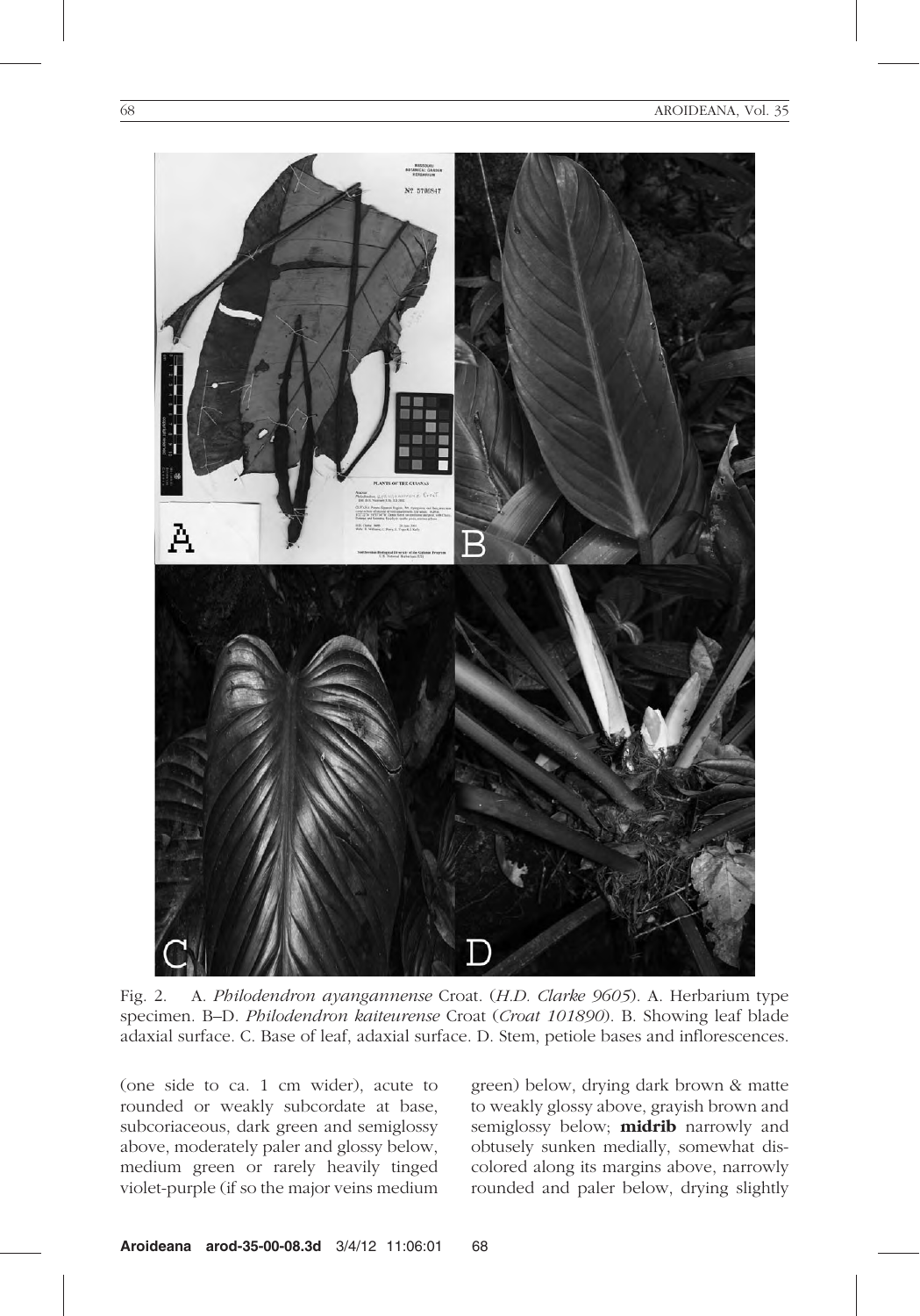

Fig. 3. A. Philodendron kaieteurense Croat. (Croat 101890). A. Petiole bases and cataphyll fibers. B–D. Philodendron pokigronense Croat. (Croat 102167). B. Habit of plant lying on fallen tree. C. Leaf blade adaxial surface. D. Inflorescence with cut away spathe on abaxial surface.

darker than surface above, moderately darker and matte below; **primary lateral** veins 5-7, arising at a steep angle then spreading at  $35^{\circ}-45^{\circ}$ , obtusely sunken and concolorous, weakly quilted above, narrowly rounded and paler to concolorous below, drying concolorous and sometimes undulate above, much darker and weakly raised below; basal veins 1–2: minor veins weakly etched and concolorous above,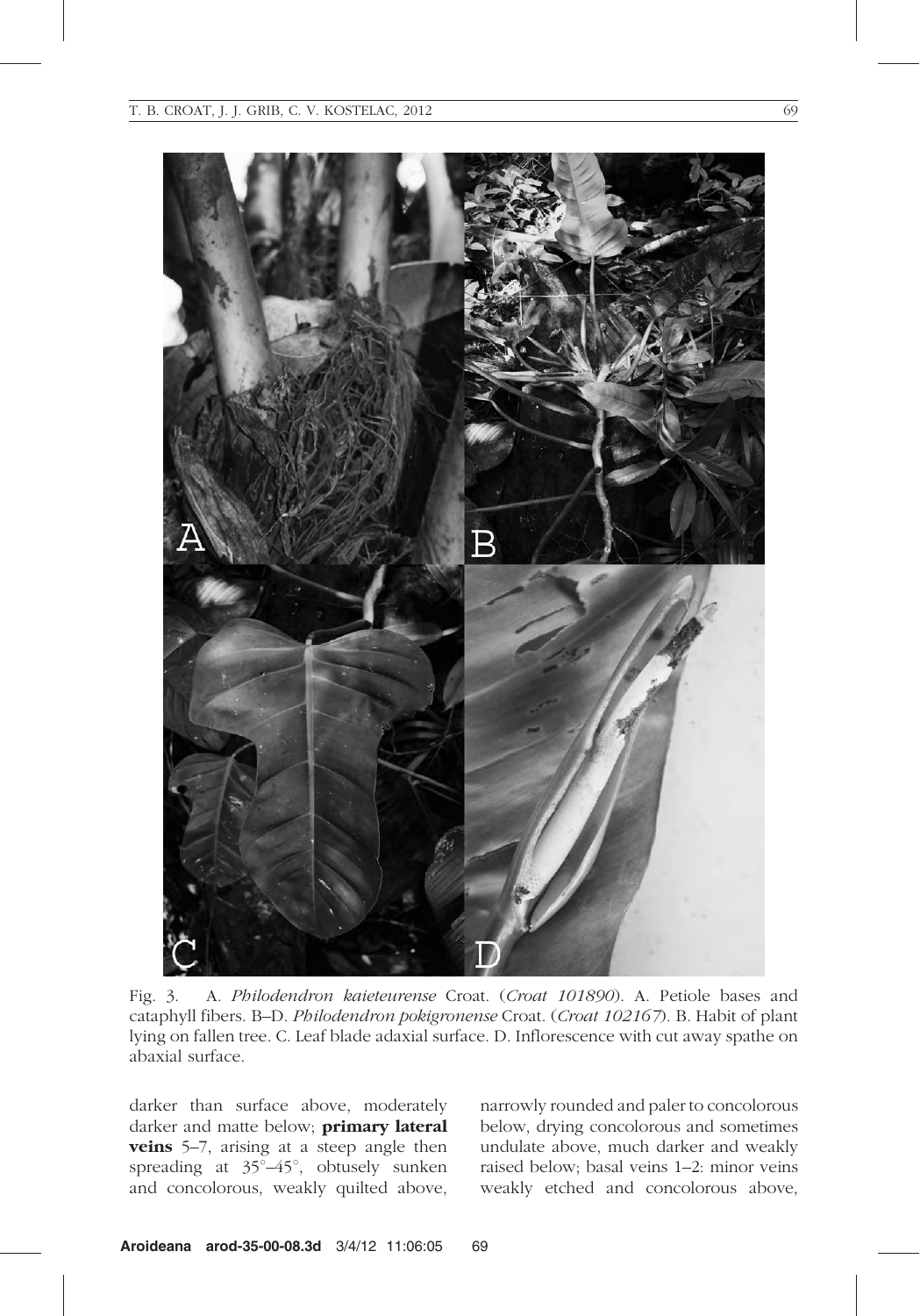scarcely raised and moderately distinct and rather widely spaced below; **upper sur**face drying smooth above, sparsely very short-lineate above, smooth below, lacking pale lineations. INFLORESCENCES 1–2 per axil; **peduncle** to 7 cm long,  $1.2 \text{ cm} \times 9 \text{ mm}$ wide; **spathe** medium green, faintly tinged reddish in distil 3 cm, densely and faintly pale-speckled-lineate throughout outside, pale green and glossy throughout inside, 13.3 long and 2.3–2.8 cm diam.; **spadix** 11– 12.8 cm long; pistillate portion pale yellowbrown, oxidizing black, 2.0–2.7 cm long in back, 2.5–3.6 cm long in front; staminate portion (6.4–)7.9–8.7 cm long, 1.7 cm diam. on broadest part, 1.4–1.5 cm diam. at constriction; sterile portion creamy tan 1.1– 2.7 cm long, 1.6–1.8 cm diam., becoming cloudy gray with smaller flowers in distal 3– 6 mm in age, those in the lower portion often elongated in the direction of the axis; fertile staminate portion spadix aging dark yellow-brown or sometimes grayish yellowbrown, 2–2.3 cm long, 1.2–1.3 cm diam., frequently very sticky; the apical portion of the staminate spadix an appendix narrowly to rather broadly rounded at apex, 2–3.4 cm long, 2.4–2.5 cm diam., aging creamy gray and clearly demarcated from the rest of the spadix, usually markedly irregular at the base and raised, thicker than the rest of the spadix; pistils 5–6-locular, ovules ca. 1 mm long, attached near the base with funicles as long as or longer than the ovules.

Philodendron kaieteurense is endemic to Guyana, known only from the type locality in the Pakaraima Mountains in Region 8, in the Potaro-Siparuni basin in the basin of the Upper Potaro River in the vicinity of Kaieteur waterfalls at 451–452 m in what appears to be a Tropical moist forest or Premontane wet forest life zone.

The species is a member of subgen. Philodendron, sect. Macrolonchium characterized by its epipetric habit, short internodes, bluntly 2-ribbed cataphylls that persist as red-brown fibers with fragments of epidermis, obtusely D-shaped to broadly sulcate, somewhat spongy petioles, narrowly oblong-ovate blades with the base obtuse to subcordate, as well as by the medium green spathe, faintly tinged reddish

in distil 3 cm and densely and faintly palespeckled-lineate throughout outside, pale green and glossy throughout inside.

The species is named for the type locality at the Kaieteur Falls in Guyana.

Philodendron pokigronense Croat, sp. nov. Type: SURINAME. Sipaliwine: Vicinity of Atjoni, along Suriname River, ca. 1 km S of Pokigron; virgin forest and edges,  $04^{\circ}23'32''N$ ,  $55^{\circ}22'31''W$ , 63 m, T. B. Croat & G. Ferry 102167 (holotype, MO-6318046; isotypes B, BBS, BRG, CAS, CAY, F, INPA, K, L, M, NY, S, SEL, TEX, US). Figs. 1 C–D, 3 B–D.

The species has no apparent close relatives but would key to Philodendron panduriforme (Kunth) Kunth which differs in having blades drying blackened with more deeply lobed margins and by having only 1–2 inflorescences per axil, or P. bipennifolium Schott which differs in being more deeply lobed and in having a single, much larger inflorescence.

Hemiepiphytic to 5 m; **internodes** 2.2– 3.7 cm long, 1–2.2 cm diam., medium-dark green, weakly glossy, soon gray-brown, eventually yellow-brown, drying 1.1–1.3 cm diam.; cataphylls unribbed to 1-ribbed, 10–15 cm long, deciduous, drying dark reddish brown; **petioles** somewhat spongy, 33–37 cm long, 1–1.2 cm diam. midway, medium green, densely shortdark-lineate, obtusely flattened at base adaxially, sheathed 5–6 cm, bluntly 1 ribbed, midway adaxially more or less flattened toward apex with broad sulcus at apex, rounded abaxially, drying 25.8– 31.9 cm, olive dark brown. LEAVES: juvenile blades broadly lanceolate occasionally with one margin constricted to 20.4 cm long, 7.8 cm wide, abruptly acuminate at apex; preadult blades panduriform, to 29.2 cm long, 17.2 cm wide, abruptly acuminate at apex; **blades** somewhat panduriform, 31–39 cm long, 17–36.5 cm wide (averaging  $36 \times 22$ ), 1.63–1.67 (averaging 1.65) times longer than broad, 1.16–1.34 (averaging 1.25) times longer than petioles, 17–36.5 cm wide across